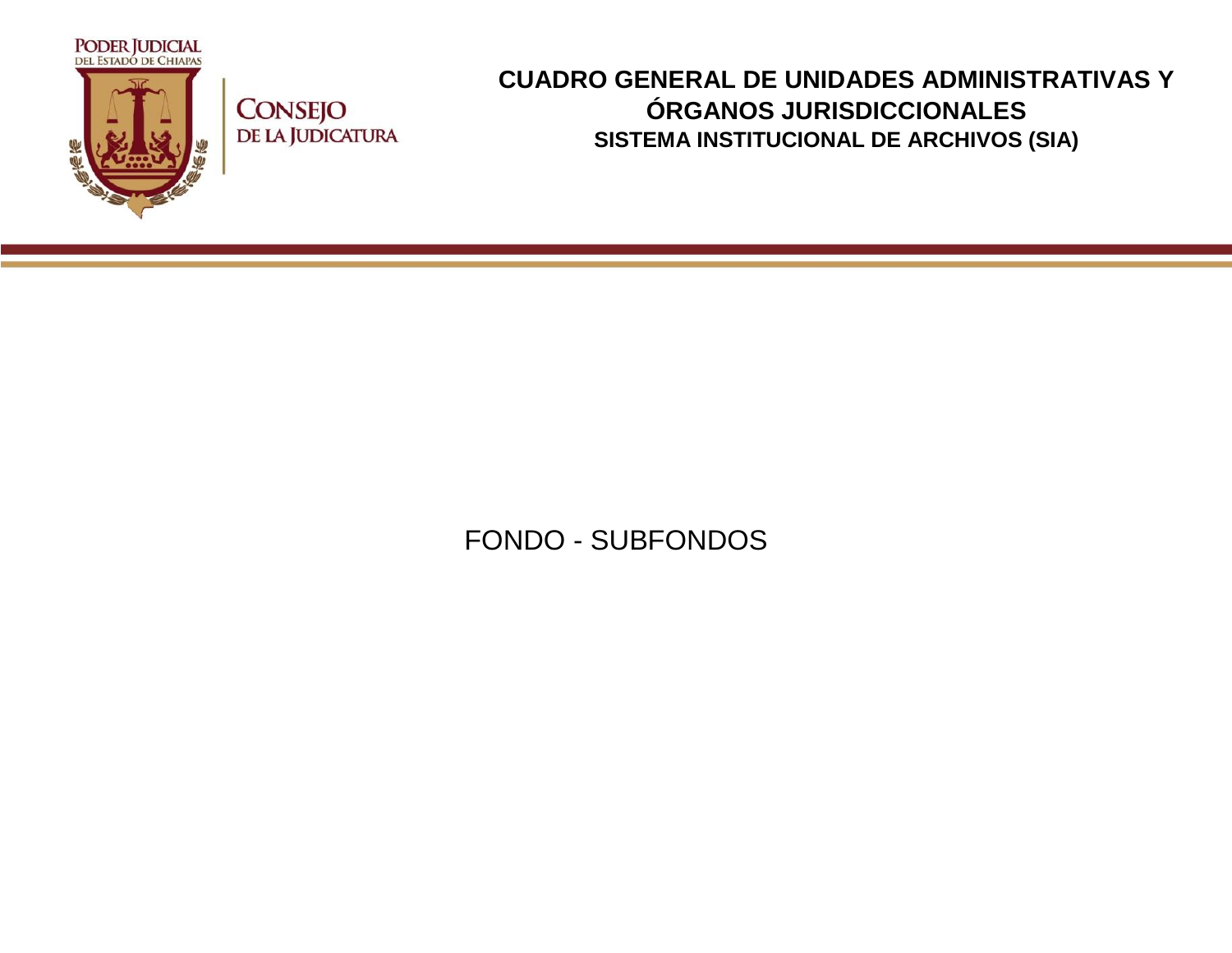| <b>CLAVE</b> | <b>FONDO</b>             |
|--------------|--------------------------|
| l CJ         | CONSEJO DE LA JUDICATURA |

| <b>CLAVE</b> | <b>SUBFONDO</b>                    |                                                                |
|--------------|------------------------------------|----------------------------------------------------------------|
| CJ.01        | PLENO DEL CONSEJO DE LA JUDICATURA |                                                                |
|              | <b>CLAVE</b>                       | <b>UNIDAD ADMINISTRATIVA</b>                                   |
|              | CJ.01.01                           | COMISIÓN DE ADMINISTRACION                                     |
|              | CJ.01.02                           | <b>COMISIÓN DE CARRERA JUDICIAL</b>                            |
|              | CJ.01.03                           | <b>COMISIÓN DE DISCIPLINA</b>                                  |
|              | CJ.01.04                           | <b>COMISIÓN DE VIGILANCIA</b>                                  |
|              | CJ.01.05                           | <b>COMISIÓN DE TRANSPARENCIA</b>                               |
|              | CJ.01.06                           | SECRETARÍA EJECUTIVA                                           |
|              | CJ.01.07                           | OFICIALÍA DE PARTES                                            |
|              | CJ.01.08                           | DIRECCIÓN DE TRANSPARENCIA Y ACCESO A LA INFORMACIÓN PUBLICA   |
|              | CJ.01.09                           | DIRECCIÓN DE EQUIDAD DE GÉNERO Y DERECHOS HUMANOS              |
|              | CJ.01.10                           | DIRECCIÓN DE ARCHIVO JUDICIAL                                  |
|              | CJ.01.11                           | CENTRO DE CONVIVENCIA FAMILIAR                                 |
|              | CJ.01.12                           | <b>VISITADURÍA</b>                                             |
| <b>CLAVE</b> | <b>SUBFONDO</b>                    |                                                                |
| CJ.02        | <b>OFICIALIA MAYOR</b>             |                                                                |
|              | <b>CLAVE</b>                       | UNIDAD ADMINISTRATIVA                                          |
|              | CJ.02.01                           | OFICINA DEL OFICIAL MAYOR                                      |
|              | CJ.02.02                           | DIRECCIÓN DE TESORERÍA Y CONTABILIDAD                          |
|              | CJ.02.03                           | DIRECCIÓN DE PROGRAMACIÓN Y PRESUPUESTO                        |
|              | CJ.02.04                           | DIRECCIÓN DE ASUNTOS JURÍDICOS                                 |
|              | CJ.02.05                           | DIRECCIÓN DE FONDO AUXILIAR PARA LA ADMINISTRACIÓN DE JUSTICIA |
|              | CJ.02.06                           | DIRECCIÓN DE RECURSOS MATERIALES Y SERVICIOS GENERALES         |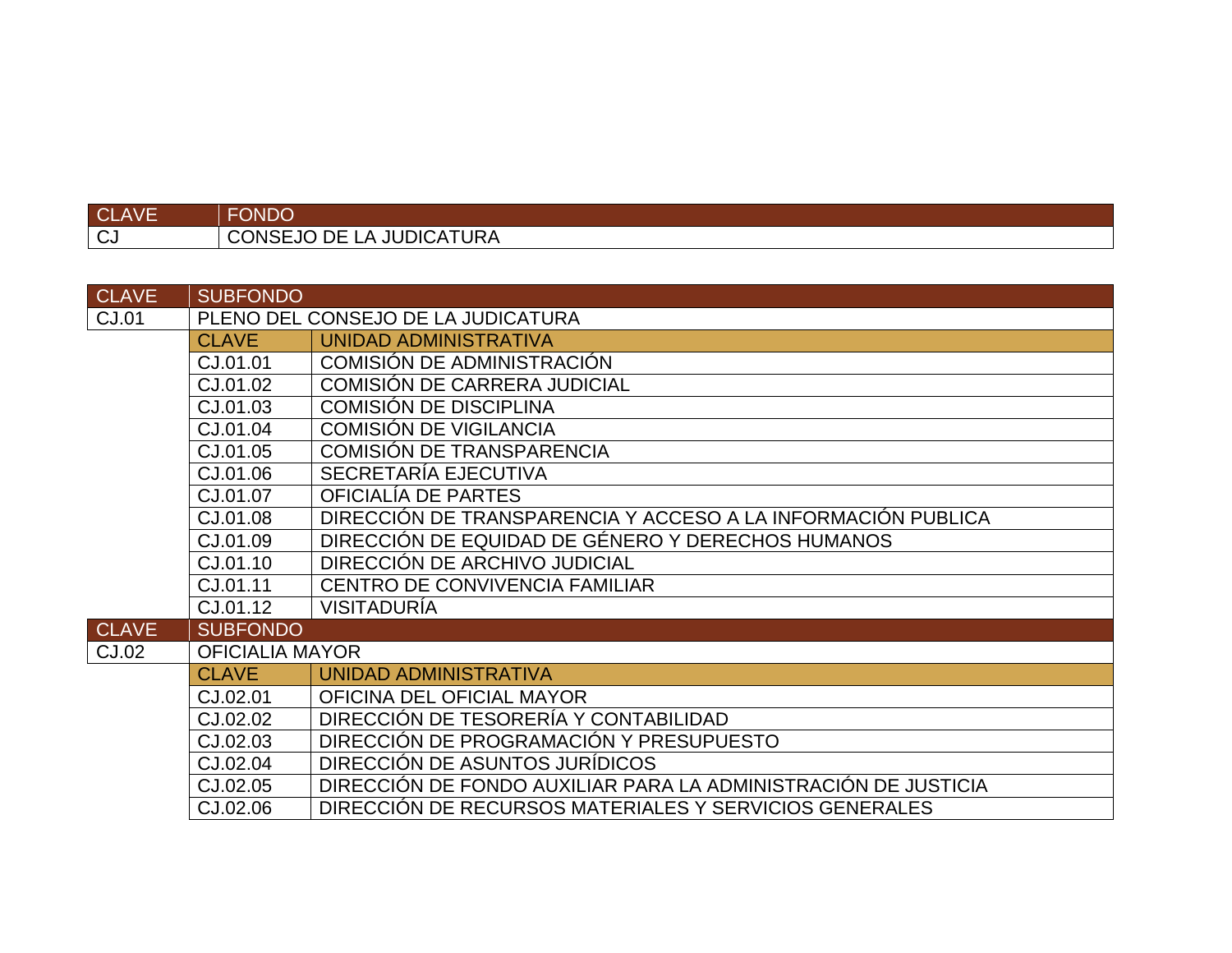|              | CJ.02.07                   | DIRECCIÓN DE DESARROLLO E INFRAESTRUCTURA TECNOLÓGICA                    |
|--------------|----------------------------|--------------------------------------------------------------------------|
|              | CJ.02.08                   | DIRECCIÓN DE RECURSOS HUMANOS                                            |
|              | CJ.02.09                   | DIRECCIÓN DE CONSTRUCCIÓN Y REMODELACIÓN DE INMUEBLES                    |
|              | CJ.02.10                   | DIRECCIÓN DE COMUNICACIÓN SOCIAL Y RELACIONES PUBLICAS                   |
|              | CJ.02.11                   | DIRECCIÓN DE ESTADÍSTICA                                                 |
|              | CJ.02.12                   | COORDINACIÓN DE PROTECCIÓN CIVIL Y MEDIO AMBIENTE                        |
|              | CJ.02.13                   | COORDINACIÓN DE VIGILANCIA Y SEGURIDAD                                   |
|              | CJ.02.14                   | COORDINACIÓN DE ADMINISTRADORES DEL SISTEMA ACUSATORIO                   |
|              | CJ.02.15                   | UNIDAD DE MEJORA REGULATORIA                                             |
| <b>CLAVE</b> | <b>SUBFONDO</b>            |                                                                          |
| CJ.03        |                            | INSTITUTO DE FORMACIÓN, PROFESIONALIZACIÓN Y CARRERA JUDICIAL            |
|              | <b>CLAVE</b>               | <b>UNIDAD ADMINISTRATIVA</b>                                             |
|              | CJ.03.01                   | <b>DIRECCIÓN</b>                                                         |
|              | CJ.03.02                   | COORDINACIÓN DE LEGISLACIÓN Y DIFUSIÓN JURÍDICA                          |
|              | CJ.03.03                   | <b>COORDINACIÓN ACADÉMICA</b>                                            |
|              | CJ.03.04                   | COORDINACIÓN DE BIBLIOTECAS                                              |
| <b>CLAVE</b> | <b>SUBFONDO</b>            |                                                                          |
| CJ.04        | EL PLENO DE DISTRITO       |                                                                          |
|              | <b>CLAVE</b>               | <b>UNIDAD ADMINISTRATIVA</b>                                             |
|              |                            |                                                                          |
| <b>CLAVE</b> | <b>SUBFONDO</b>            |                                                                          |
| CJ.05        | <b>CONTRALORÍA INTERNA</b> |                                                                          |
|              | <b>CLAVE</b>               | UNIDAD ADMINISTRATIVA                                                    |
|              | CJ.05.01                   | DEPARTAMENTO DE SEGUIMIENTO Y REGISTRO PATRIMONIAL                       |
|              | CJ.05.02                   | DEPARTAMENTO DE AUDITORIA A ÓRGANOS JURISDICCIONALES                     |
|              | CJ.05.03                   | DEPARTAMENTO DE AUDITORIA A ÓRGANOS ADMINISTRATIVOS                      |
| <b>CLAVE</b> | <b>SUBFONDO</b>            |                                                                          |
| CJ.06        |                            | DIRECCIÓN DE JUZGADOS DE PAZ INDÍGENAS Y CONCILIACIÓN, JUZGADOS DE PAZ Y |
|              |                            | CONCILIACIÓN INDÍGENA Y JUZGADOS MUNICIPALES                             |
|              | <b>CLAVE</b>               | UNIDAD ADMINISTRATIVA                                                    |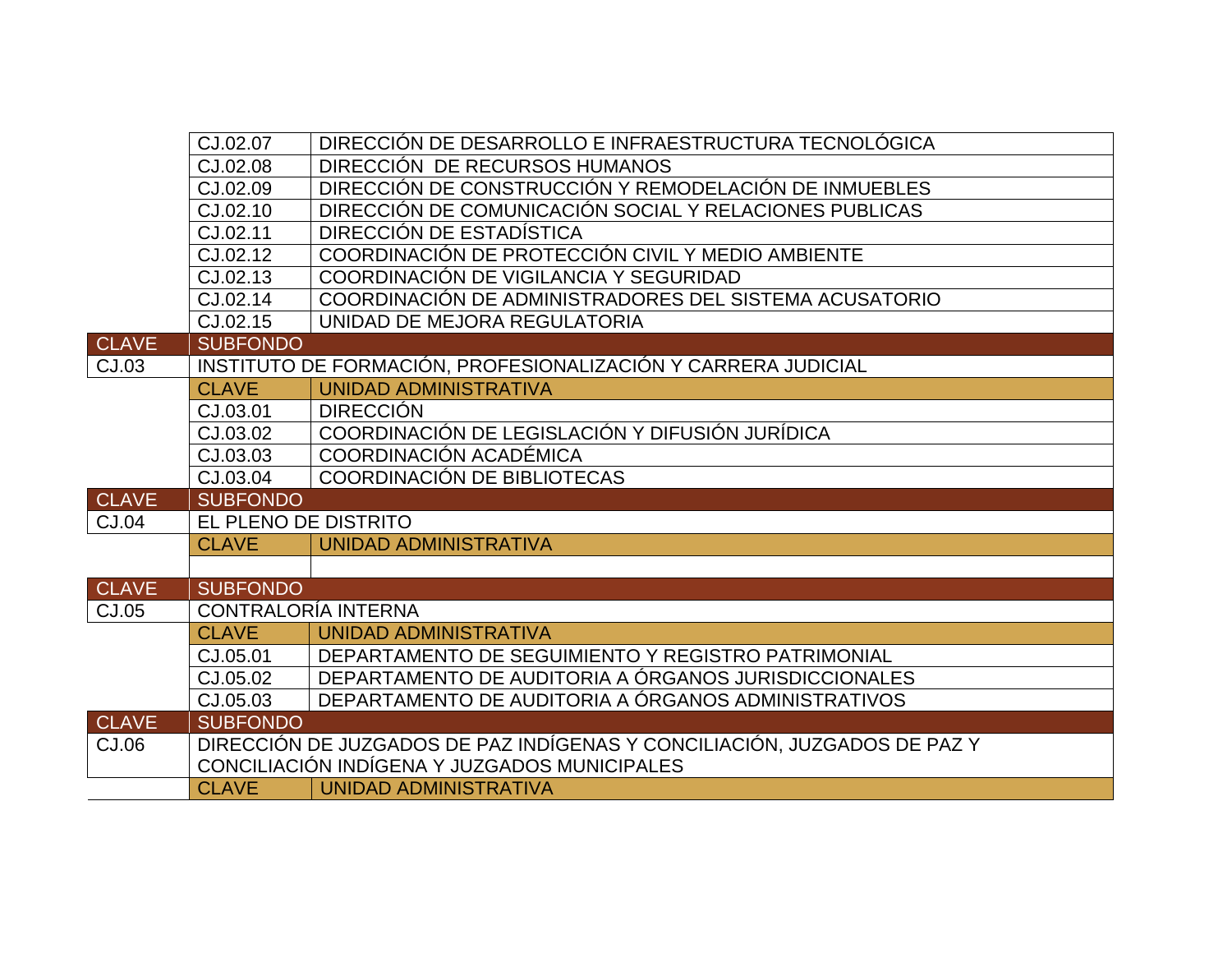|              | CJ.06.01                           | OFICINA DEL DIRECTOR DE JUZGADOS DE PAZ Y CONCILIACIÓN           |
|--------------|------------------------------------|------------------------------------------------------------------|
|              | CJ.06.02                           | JUZGADOS DE PAZ Y CONCILIACIÓN                                   |
|              | CJ.06.03                           | COORDINACIÓN DE JUZGADOS DE PAZ Y CONCILIACIÓN                   |
|              | CJ.06.04                           | JUZGADOS DE PAZ Y CONCILIACIÓN INDÍGENAS                         |
|              | CJ.06.05                           | COORDINACIÓN DE JUZGADOS DE PAZ Y CONCILIACIÓN INDÍGENAS         |
|              | CJ.06.06                           | <b>JUZGADOS MUNICIPALES</b>                                      |
| <b>CLAVE</b> | <b>SUBFONDO</b>                    |                                                                  |
| <b>CJ.07</b> | <b>SALAS REGIONALES COLEGIADAS</b> |                                                                  |
|              | <b>CLAVE</b>                       | UNIDAD ADMINISTRATIVA                                            |
|              | CJ.07.01                           | SALA REGIONAL COLEGIADA MIXTA ZONA 04 PICHUCALCO                 |
|              | CJ.07.02                           | SALA REGIONAL COLEGIADA MIXTA ZONA 03 SAN CRISTÓBAL DE LAS CASAS |
|              | CJ.07.03                           | SALA REGIONAL COLEGIADA EN MATERIA CIVIL ZONA 02 TAPACHULA       |
|              | CJ.07.04                           | SALA REGIONAL COLEGIADA EN MATERIA PENAL ZONA 02 TAPACHULA       |
|              | CJ.07.05                           | 1A. SALA REGIONAL COLEGIADA EN MATERIA CIVIL ZONA 01 TUXTLA      |
|              | CJ.07.06                           | 2A. SALA REGIONAL COLEGIADA EN MATERIA CIVIL ZONA 01 TUXTLA      |
|              | CJ.07.07                           | 1A. SALA COLEGIADA EN MATERIA PENAL ZONA 01 TUXTLA               |
|              | CJ.07.08                           | 2A. SALA COLEGIADA EN MATERIA PENAL ZONA 01 TUXTLA               |
|              | CJ.07.09                           | SALA ESPECIALIZADA EN JUSTICIA PARA ADOLESCENTES BERRIOZÁBAL     |
| <b>CLAVE</b> | <b>SUBFONDO</b>                    |                                                                  |
| <b>CJ.08</b> |                                    | <b>JUZGADOS DE PRIMERA INSTANCIA</b>                             |
|              | <b>CLAVE</b>                       | <b>ÓRGANOS JURISDICCIONALES</b>                                  |
|              | CJ.08.01                           | <b>JUZGADO CIVIL DE ACAPETAHUA</b>                               |
|              | CJ.08.02                           | <b>JUZGADO CIVIL DE ARRIAGA (EXTINTO)</b>                        |
|              | CJ.08.03                           | <b>JUZGADO CIVIL DE CINTALAPA</b>                                |
|              | CJ.08.04                           | JUZGADO PRIMERO CIVIL DE COMITÁN                                 |
|              | CJ.08.05                           | JUZGADO SEGUNDO CIVIL DE COMITÁN                                 |
|              | CJ.08.06                           | <b>JUZGADO CIVIL DE CHIAPA DE CORZO</b>                          |
|              | CJ.08.07                           | <b>JUZGADO CIVIL DE HUIXTLA</b>                                  |
|              | CJ.08.08                           | <b>JUZGADO CIVIL DE PALENQUE</b>                                 |
|              | CJ.08.09                           | <b>JUZGADO CIVIL DE PICHUCALCO</b>                               |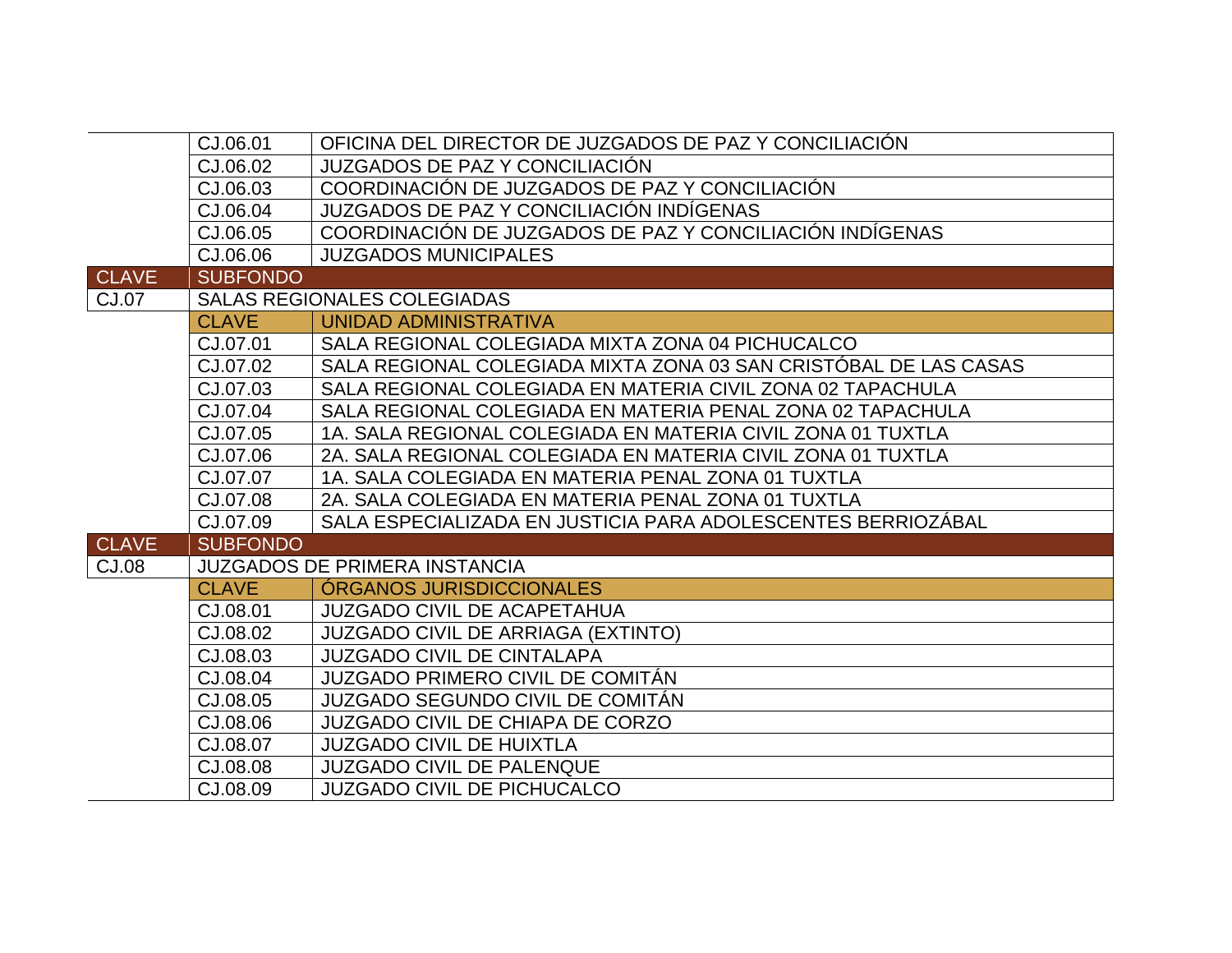| CJ.08.10 | <b>JUZGADO CIVIL DE PIJIJIAPAN</b>                            |
|----------|---------------------------------------------------------------|
| CJ.08.11 | JUZGADO PRIMERO CIVIL DE SAN CRISTÓBAL DE LAS CASAS           |
| CJ.08.12 | JUZGADO SEGUNDO CIVIL DE SAN CRISTÓBAL DE LAS CASAS           |
| CJ.08.13 | <b>JUZGADO PRIMERO CIVIL DE TAPACHULA</b>                     |
| CJ.08.14 | <b>JUZGADO SEGUNDO CIVIL DE TAPACHULA</b>                     |
| CJ.08.15 | <b>JUZGADO TERCERO CIVIL DE TAPACHULA</b>                     |
| CJ.08.16 | <b>JUZGADO PRIMERO FAMILIAR DE TAPACHULA</b>                  |
| CJ.08.17 | <b>JUZGADO SEGUNDO FAMILIAR DE TAPACHULA</b>                  |
| CJ.08.18 | <b>JUZGADO TERCERO FAMILIAR DE TAPACHULA</b>                  |
| CJ.08.19 | <b>JUZGADO PRIMERO CIVIL DE TONALÁ</b>                        |
| CJ.08.20 | <b>JUZGADO SEGUNDO CIVIL DE TONALA</b>                        |
| CJ.08.21 | <b>JUZGADO PRIMERO CIVIL TUXTLA</b>                           |
| CJ.08.22 | <b>JUZGADO SEGUNDO CIVIL DE TUXT A</b>                        |
| CJ.08.23 | <b>JUZGADO TERCERO CIVIL DE TUXTLA</b>                        |
| CJ.08.24 | <b>JUZGADO CUARTO CIVIL DE TUXTLA</b>                         |
| CJ.08.25 | <b>JUZGADO QUINTO CIVIL DE TUXTLA (EXTINTO)</b>               |
| CJ.08.26 | <b>JUZGADO PRIMERO FAMILIAR DE TUXTLA</b>                     |
| CJ.08.27 | <b>JUZGADO SEGUNDO FAMILIAR DE TUXTLA</b>                     |
| CJ.08.28 | <b>JUZGADO TERCERO FAMILIAR DE TUXTLA</b>                     |
| CJ.08.29 | <b>JUZGADO CUARTO FAMILIAR DE TUXTLA</b>                      |
| CJ.08.30 | JUZGADO QUINTO FAMILIAR DE TUXTLA                             |
| CJ.08.31 | JUZGADO PRIMERO ESPECIALIZADO EN JUICIO ORAL MERCANTIL TUXTLA |
| CJ.08.32 | <b>JUZGADO CIVIL DE VILLAFLORES</b>                           |
| CJ.08.33 | <b>JUZGADO PENAL DE ACAPETAHUA</b>                            |
| CJ.08.34 | JUZGADO MIXTO DE BENEMÉRITO DE LAS AMÉRICAS (EXTINTO)         |
| CJ.08.35 | <b>JUZGADO MIXTO DE BOCHIL</b>                                |
| CJ.08.36 | <b>JUZGADO PENAL DE CATAZAJA</b>                              |
| CJ.08.37 | JUZGADO PENAL DE EJECUCION DE SENTENCIAS DE CATAZAJA          |
| CJ.08.38 | <b>JUZGADO MIXTO DE CATAZAJA (EXTINTO)</b>                    |
| CJ.08.39 | <b>JUZGADO MIXTO DE CINTALAPA (EXTINTO)</b>                   |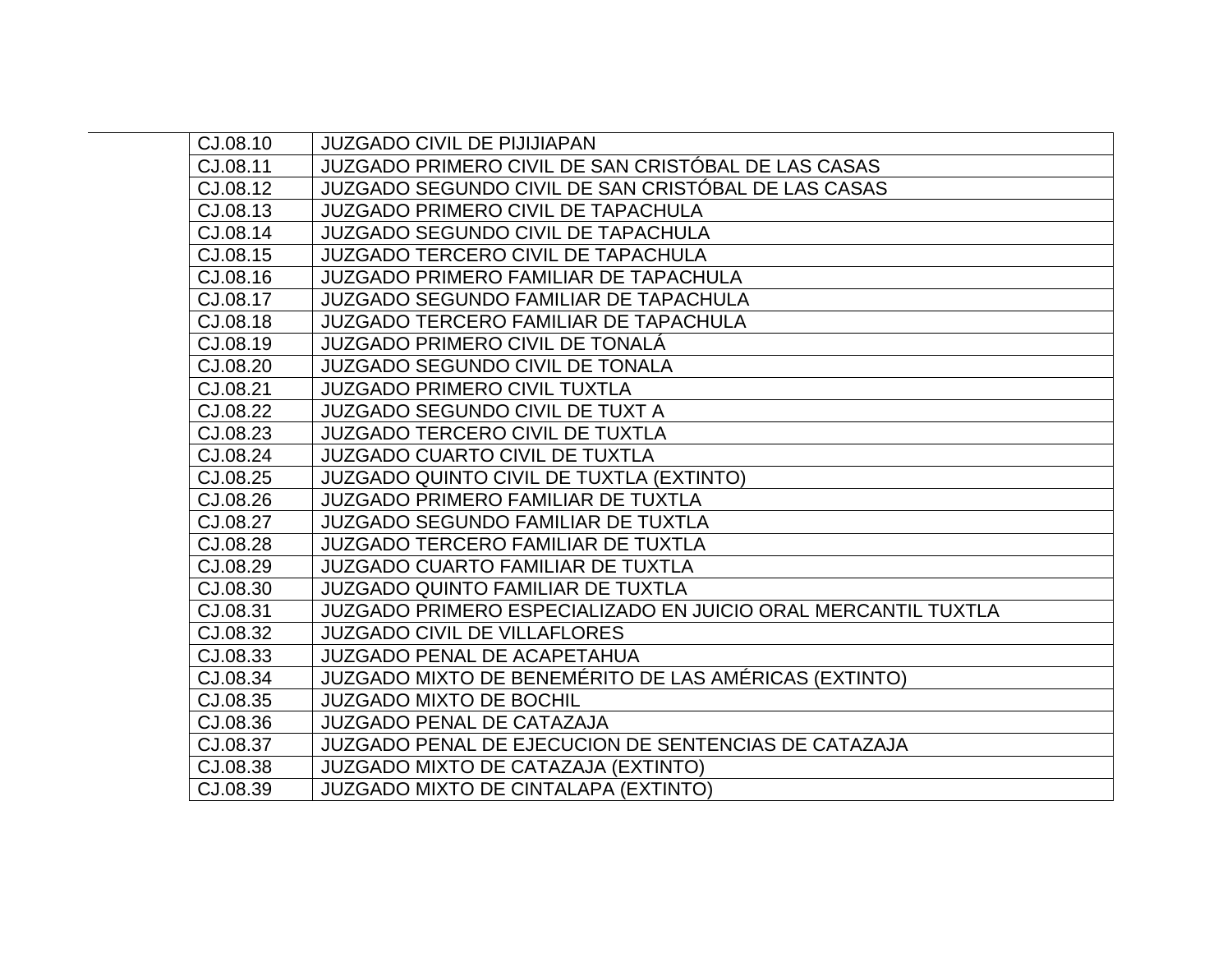| CJ.08.40 | <b>JUZGADO PENAL DE COMITÁN</b>                                   |
|----------|-------------------------------------------------------------------|
| CJ.08.41 | JUZGADO SEGUNDO PENAL DE COMITÁN (EXTINTO)                        |
| CJ.08.42 | <b>JUZGADO MIXTO DE COPAINALA</b>                                 |
| CJ.08.43 | <b>JUZGADO PENAL DE CHIAPA DE CORZO</b>                           |
| CJ.08.44 | JUZGADO SEGUNDO PENAL DE CHIAPA DE CORZO (EXTINTO)                |
| CJ.08.45 | JUZGADO MIXTO DE CHIAPA DE CORZO (EXTINTO)                        |
| CJ.08.46 | <b>JUZGADO PENAL DE HUIXTLA</b>                                   |
| CJ.08.47 | <b>JUZGADO MIXTO DE MOTOZINTLA</b>                                |
| CJ.08.48 | <b>JUZGADO MIXTO DE OCOSINGO</b>                                  |
| CJ.08.49 | <b>JUZGADO PENAL DE PICHUCALCO</b>                                |
| CJ.08.50 | <b>JUZGADO MIXTO DE SALTO DE AGUA</b>                             |
| CJ.08.51 | JUZGADO PENAL DE SAN CRISTOBAL DE LAS CASAS                       |
| CJ.08.52 | JUZGADO SEGUNDO PENAL DE SAN CRISTOBAL DE LAS CASAS (EXTINTO)     |
| CJ.08.53 | JUZGADO DE EJECUCIÓN DE SENTENCIAS SAN CRISTÓBAL DE LAS CASAS     |
| CJ.08.54 | <b>JUZGADO MIXTO DE SIMOJOVEL</b>                                 |
| CJ.08.55 | <b>JUZGADO PRIMERO PENAL DE TAPACHULA</b>                         |
| CJ.08.56 | JUZGADO SEGUNDO PENAL DE TAPACHULA (EXTINTO)                      |
| CJ.08.57 | <b>JUZGADO TERCERO PENAL DE TAPACHULA (EXTINTO)</b>               |
| CJ.08.58 | JUZGADO DE EJECUCIÓN DE SENTENCIAS DE TAPACHULA                   |
| CJ.08.59 | <b>JUZGADO PENAL DE TONALÁ</b>                                    |
| CJ.08.60 | JUZGADO DE CONTROL Y TRIBUNALES DE ENJUICIAMIENTO DE TONALA       |
| CJ.08.61 | JUZGADO PRIMERO PENAL DE DELITOS GRAVES TUXTLA                    |
| CJ.08.62 | <b>JUZGADO SEGUNDO PENAL DE DELITOS GRAVES DE TUXTLA</b>          |
| CJ.08.63 | JUZGADO TERCERO PENAL DE DELITOS GRAVES TUXTLA (EXTINTO)          |
| CJ.08.64 | JUZGADO CUARTO PENAL EL AMATE (EXTINTO)                           |
| CJ.08.65 | JUZGADO DE EJECUCIÓN DE SENTENCIAS DE TUXTLA                      |
| CJ.08.66 | JUZGADO PENAL EN MEDIDAS CAUTELARES (EXTINTO)                     |
| CJ.08.67 | JUZGADO ESPECIALIZADO EN JUSTICIA PARA ADOLESCENTES BERRIOZÁBAL   |
| CJ.08.68 | JUZGADO 20. ESPECIALIZADO EN JUSTICIA PARA ADOLESCENTES (EXTINTO) |
| CJ.08.69 | CONSEJO TUTELAR PARA MENORES INFRACTORES (EXTINTO)                |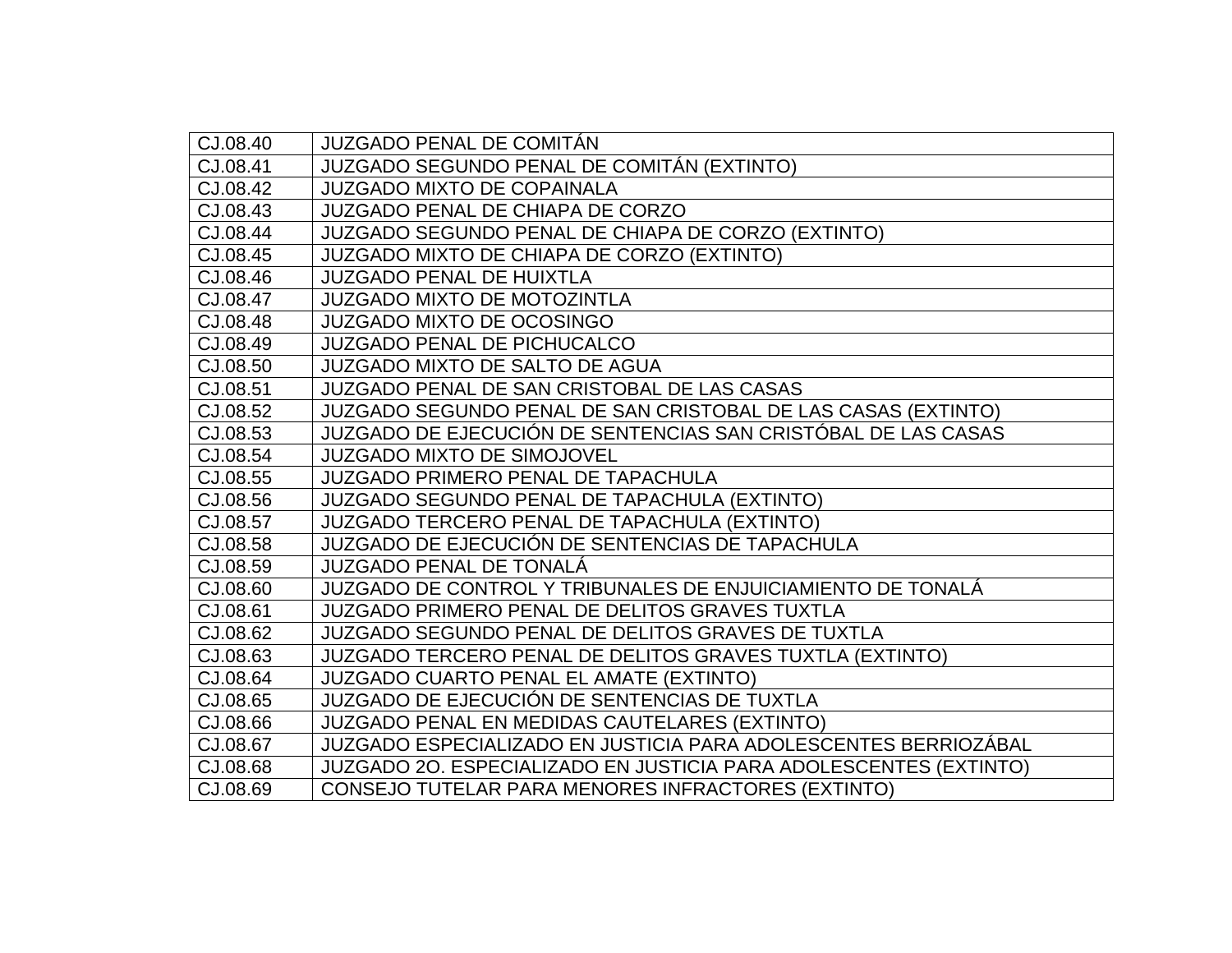|              | CJ.08.70        | <b>JUZGADO MIXTO DE VENUSTIANO CARRANZA</b>                                               |
|--------------|-----------------|-------------------------------------------------------------------------------------------|
|              | CJ.08.71        | JUZGADO DE CONTROL Y TRIBUNALES DE ENJUICIAMIENTO VILLAFLORES                             |
|              | CJ.08.72        | <b>JUZGADO PENAL DE VILLAFLORES</b>                                                       |
|              | CJ.08.73        | <b>JUZGADO MIXTO DE YAJALON</b>                                                           |
|              | CJ.08.74        | JUZGADO DE CONTROL Y TRIBUNALES DE ENJUICIAMIENTO DE TAPACHULA                            |
|              | CJ.08.75        | JUZGADO DE CONTROL Y TRIBUNALES DE ENJUICIAMIENTO DE PICHUCALCO                           |
|              | CJ.08.76        | JUZGADO DE CONTROL Y TRIBUNALES DE ENJUICIAMIENTO DE COMITÁN                              |
|              | CJ.08.77        | JUZGADO DE CONTROL Y TRIBUNALES DE ENJUICIAMIENTO DE SAN CRISTÓBAL DE<br><b>LAS CASAS</b> |
|              | CJ.08.78        | <b>JUZGADO ESPECIALIZADO EN JUSTICIA PARA ADOLESCENTES DE MAZATAN</b>                     |
|              | CJ.08.79        | JUZGADO DE CONTROL Y TRIBUNALES DE ENJUICIAMIENTO DE OCOSINGO                             |
|              | CJ.08.80        | JUZGADO DE CONTROL Y TRIBUNALES DE ENJUICIAMIENTO DE TUXTLA                               |
|              | CJ.08.81        | <b>JUZGADO DE CONTROL Y TRIBUNALES DE ENJUICIAMIENTO DE HUIXTLA</b>                       |
|              | CJ.08.82        | JUZGADO DE CONTROL Y TRIBUNALES DE ENJUICIAMIENTO DE CHIAPA DE CORZO                      |
|              | CJ.08.83        | JUZGADO DE CONTROL Y TRIBUNALES DE ENJUICIAMIENTO DE VENUSTIANO                           |
|              |                 | <b>CARRANZA</b>                                                                           |
|              | CJ.08.84        | JUZGADO SEGUNDO ESPECIALIZADO EN JUICIO ORAL MERCANTIL TUXTLA                             |
|              | CJ.08.85        | JUZGADO ESPECIALIZADO EN JUICIO ORAL MERCANTIL TAPACHULA                                  |
|              | CJ.08.86        | JUZGADO PRIMERO ESPECIALIZADO EN MATERIA BUROCRÁTICA TUXTLA                               |
|              | CJ.08.87        | JUZGADO SEGUNDO ESPECIALIZADO EN MATERIA BUROCRÁTICA TUXTLA                               |
|              | CJ.08.88        | JUZGADO TERCERO ESPECIALIZADO EN MATERIA BUROCRÁTICA TUXTLA                               |
|              | CJ.08.89        | JUZGADO PRIMERO ESPECIALIZADO EN MATERIA LABORAL TUXTLA                                   |
|              | CJ.08.90        | JUZGADO SEGUNDO ESPECIALIZADO EN MATERIA LABORAL TUXTLA                                   |
|              | CJ.08.91        | JUZGADO ESPECIALIZADO EN MATERIA LABORAL REGIÓN 02 TAPACHULA                              |
| <b>CLAVE</b> | <b>SUBFONDO</b> |                                                                                           |
| CJ.09        |                 | CENTRO ESTATAL DE JUSTICIA ALTERNATIVA (C.E.J.A.)                                         |
|              | <b>CLAVE</b>    | UNIDAD ADMINISTRATIVA                                                                     |
|              | CJ.09.01        | SUBDIRECCIÓN REGIONAL DEL C.E.J A. TUXTLA                                                 |
|              | CJ.09.02        | SUBDIRECCIÓN REGIONAL DEL C.E.J.A. TAPACHULA                                              |
|              | CJ.09.03        | SUBDIRECCIÓN REGIONAL DEL C.E.J.A. SAN CRISTÓBAL DE LAS CASAS                             |